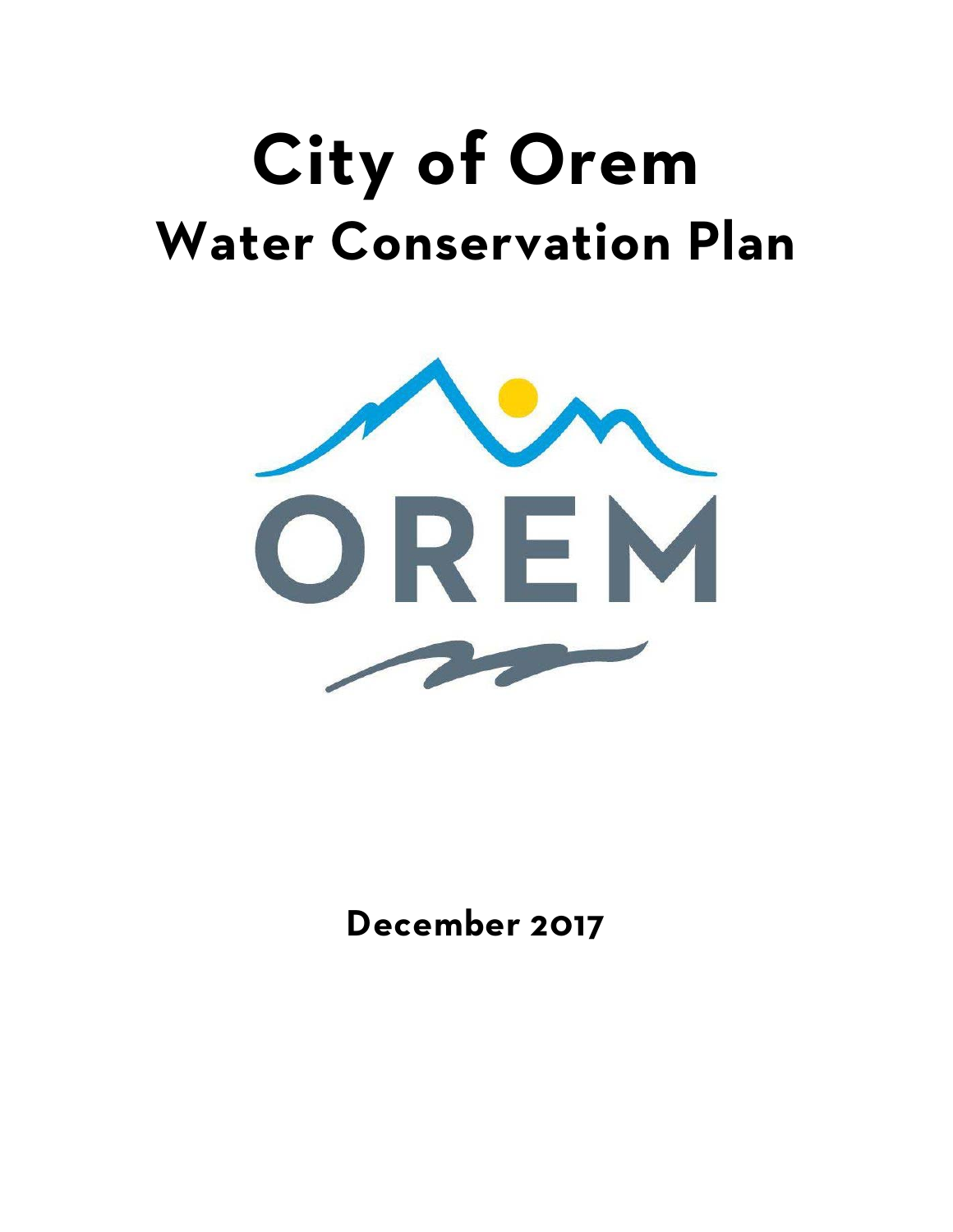# **TABLE OF CONTENTS**

| <b>INTRODUCTION</b>                                      | 3   |
|----------------------------------------------------------|-----|
| DESCRIPTION OF OREM CITY AND ITS WATER SYSTEM            | 3   |
| Inventory of Water Resources                             | 4   |
| <b>Historic and Future Needs</b>                         | 6   |
| WATER CHALLENGES AND CONSERVATION GOALS                  | 9   |
| Water Challenges Identified                              | 11. |
| <b>Water Conservation Goals</b>                          | 12  |
| <b>CURRENT CONSERVATION PRACTICES</b>                    | 14  |
| Water Shortage Management Plan                           | 14  |
| Meter Replacement Program                                | 15  |
| <b>Leak Detection Program</b>                            | 15  |
| Water Main and Galvanized Service Replacement Program    | 16  |
| Improve Efficiency Irrigating Parks and Open Spaces      | 16  |
| <b>Public Education</b>                                  | 16  |
| <b>CURRENT WATER RATES</b>                               | 17  |
| <b>CONSERVATION MEASURES</b>                             | 18  |
| <b>Water Conservation-Oriented Rates</b>                 | 19  |
| Meter Replacement                                        | 19  |
| Water Loss Investigation                                 | 19  |
| Water Reuse Implementation                               | 19  |
| <b>Public Education</b>                                  | 19  |
| Plumbing Fixture Replacement                             | 21  |
| Improving Irrigation Efficiency at Parks and Open Spaces | 21  |
| <b>Water Conservation Ordinance Adoption</b>             | 21  |
| <b>CONCLUSION</b>                                        | 22  |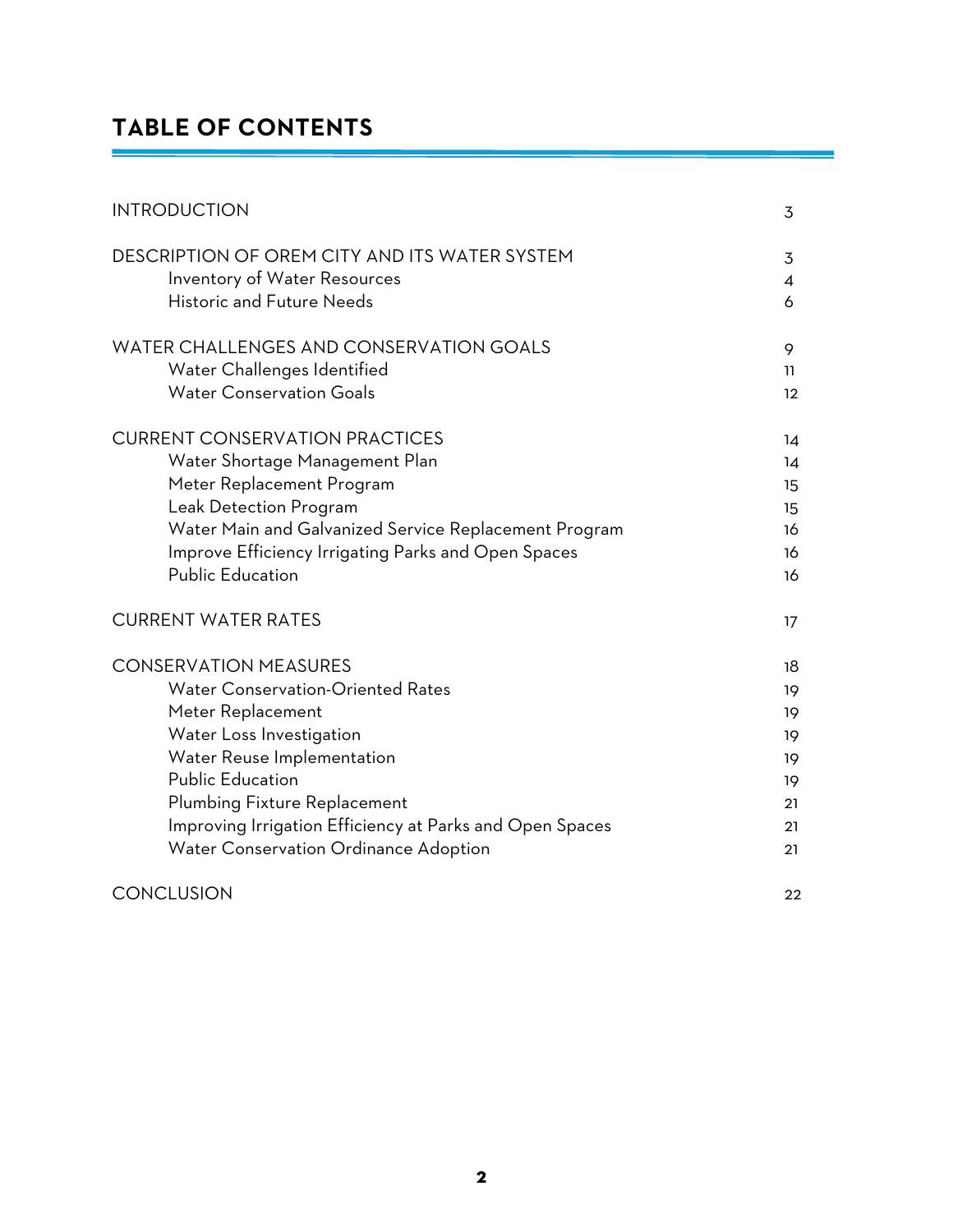# **INTRODUCTION**

In 1960, the City of Orem had a population of 18,394. The 2010 census reported Orem's population at 88,328. The 2016 population estimate was 97,499. From the 60s through the 90s, Orem experienced rapid growth. Population growth slowed from 2000 to 2010. Previous leaders and water managers planned well to meet the water needs for the residents. However, residents of Orem and leaders are becoming more aware of the future cost and availability of its water supply. The Utah State Legislature reemphasized its commitment to water conservation by modifying the Water Conservation Plan Act in the 2004 legislative session (Section 73‐10‐32 Utah Code Annotated) and again in 2016 approving SB 28 – Water System Conservation Pricing. The 2017 City of Orem Water Conservation Plan addresses the concerns of leaders and residents of the City of Orem as well as the state of Utah. It should be noted that prior to 2012, conservation plans were written utilizing projected population data from varioussources. In both the 2012 and 2017 plans, the population data is adjusted to be in alignment with census data and projections. Previous sources estimated population figures higher than the actual census data. Obviously, lower population values result in a higher overall per-capita consumption. However, the percapita consumption trend has continued to decrease steadily. This plan, in concert with previous plans, utilizes source meter data. Future plans will present metered delivery statistics.

# **DESCRIPTION OF OREM CITY AND ITS WATER SYSTEM**

**Figure 1**

The City of Orem is located in central Utah County and in the second driest state in the nation. In Figure 1, the State of Utah receives an average of 13" of annual precipitation (source: US Weather Bureau, 1961 -1990 period of record). Nevada is the only state drier at 9" of precipitation annually. Encompassing 18.654 square miles, Orem has an estimated population of 97,499 through 2016. Providing water to meet the needs of its residents has



always been a top priority of city leaders and water planners. As a result, a well-maintained and operated water system provides the residents of Orem with water whenever needed. In 2016, the water system provided water through 22,902 connections. In 2017, the water system provided water through a total of 23,155 connections with the breakdown as follows: 20,888 residential, 1,675 commercial, 54 industrial, and 538 institutional connections.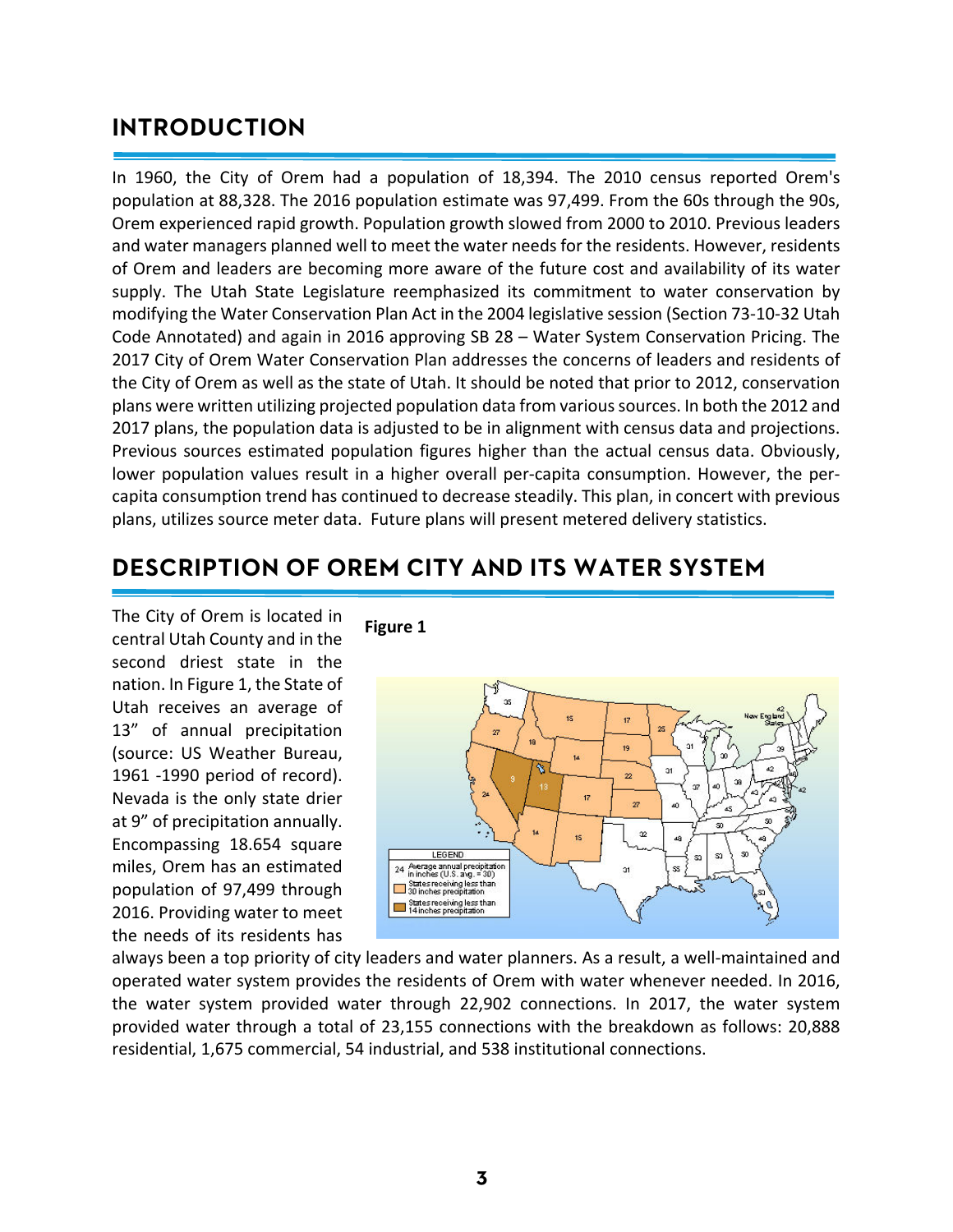In addition, Orem's leaders and residents place a high value on open space. In 2001, Orem City built Lakeside Sports Park, which is a 55‐acre park with five softball fields, eight full‐size soccer fields, and other landscaped play areas. In 2004, the Links at Sleepy Ridge 18‐hole golf course was constructed in partnership with a private developer. Currently, the City maintains 252 irrigated turf acres and 6.5 irrigated flower bed acres of landscaping. Landscaped areas around schools, churches, and major industries occupy approximately another 521 acres. In 2015, the City annexed 245 acresthe southwest area. As of December 2017, Orem still had more than 1,051 vacant acres. Moreover, Utah Valley University is a large water user in Orem. However, they primarily utilize secondary irrigation water through a private water company.

# **Inventory of Water Resources**

The City of Orem and the Metropolitan Water District of Orem (MWDO) own the water rights used to supply water to the community. The MWDO is a representative board that manages and acquires Orem's surface water rights, which include natural flow and storage water. This surface water is diverted out of the Provo River and treated at the Don A. Christiansen Regional Water Treatment Plant, which is owned and operated by the Central Utah Water Conservancy District (CUWCD). All spring and ground water rights are owned entirely by the City of Orem, which currently include nine deep wells and two mountain springs.



## **Figure 2**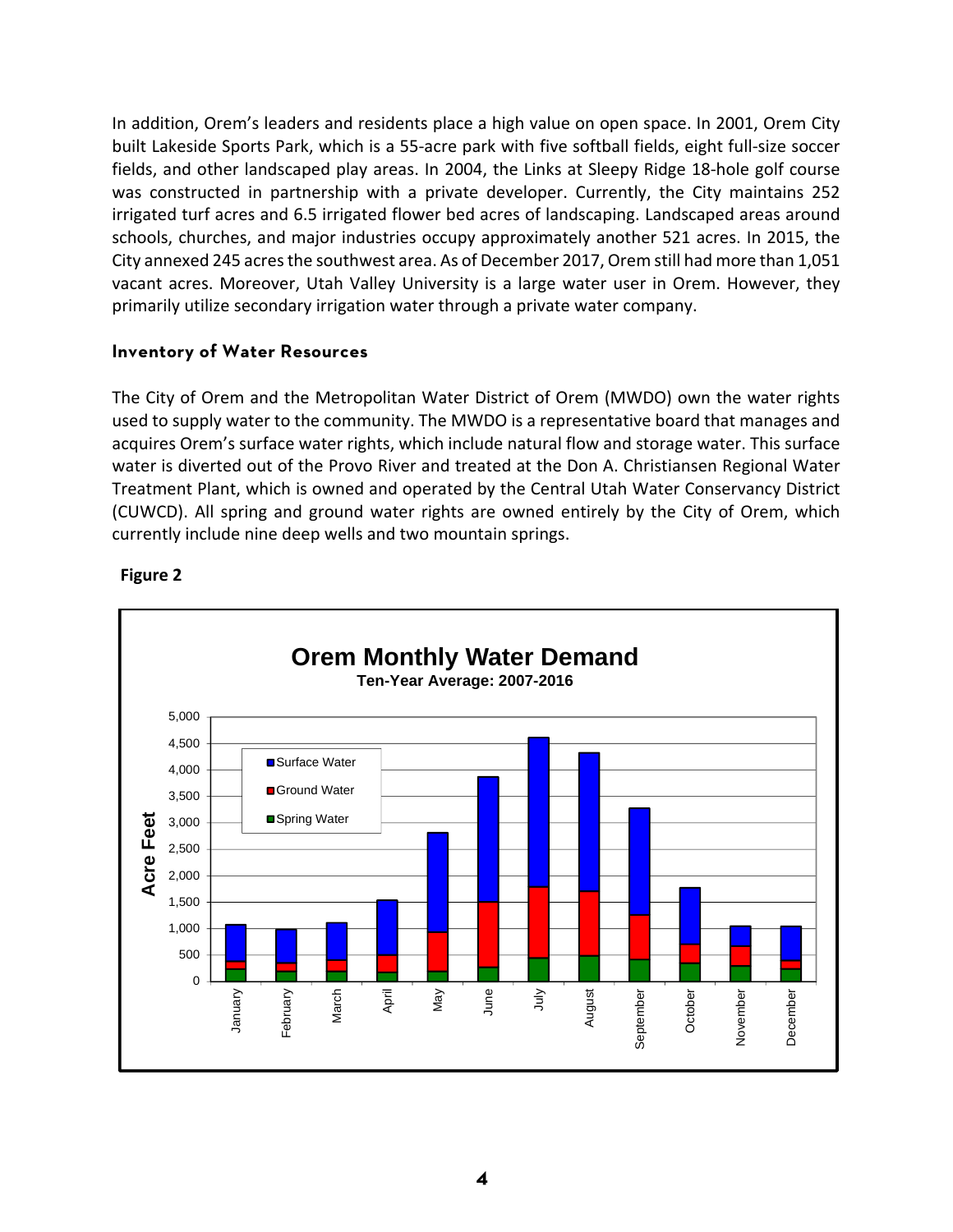These sources combine to supply the residents of Orem with all its indoor and outdoor water demands throughout the year. Potable water for future residents will continue to come from these sources. The ten‐year average of water produced through springs, wells, and surface water is 3,498 (13%), 7,133 (26%), and 16,844 (61%) acre feet (AF), respectively, for a total of 27,475 AF annually (see Figure 2). yield

The MWDO owns shares of stock in various entities as shown in Table 1. Water provided under these shares is, and will continue to be, converted to municipal and industrial (M&I) use for the various needs of the consumer.

#### **Table 1**

| Summary of MWDO-Owned Irrigation Shares |  |
|-----------------------------------------|--|
|                                         |  |

| Canal                                    | <b>Shares</b> | AF        |
|------------------------------------------|---------------|-----------|
| Provo Bench Canal and Irrigation Company | 938.895       | 14,862.71 |
| North Union Irrigation Company           | 230.445       | 1,887.34  |
| Provo Reservoir Water Users Company      | 1,948.85      | 13,057.30 |
| Provo River Water Users Association      | 2,254.00      | 2,254.00  |
| Dixon Irrigation Company                 | 300.00        | 495.00    |
|                                          |               |           |

Orem City exercises rights to remove water from underground aquifers through nine deep wells ranging from 500 to 1,000 feet in depth. These wells are located throughout Orem's bench, which is an alluvial fan to the former Lake Bonneville. The water right associated with these wells allows for a maximum pumping rate of 33.487 cubic feet per second (cfs) but cannot exceed 18,306 AF on an annual basis. All of Orem City's ground water rights are consolidated into one water right as shown in Table 2. The ground water provided under this right is also used for the various needs of the consumer.

## **Table 2**

Summary of City‐Owned Ground Water Rights (Wells)

| <b>Source</b>                       | Water<br>Right# | <b>Maximum</b><br><b>Pumping</b><br>Rate<br>(cfs) | <b>Allowable</b><br><b>Annual Removal</b><br>(AF) |
|-------------------------------------|-----------------|---------------------------------------------------|---------------------------------------------------|
| Ground Water Wells (Currently Nine) | 55-290          | 33.487                                            | 18,306                                            |

Besides these wells, Orem City also owns and maintains two other ground water sources. Canyon Springs and Alta Springs are located approximately 1½ and 5 miles east of the mouth of Provo Canyon, respectively. Until 1979, approximately 60% of Orem's culinary water came from Alta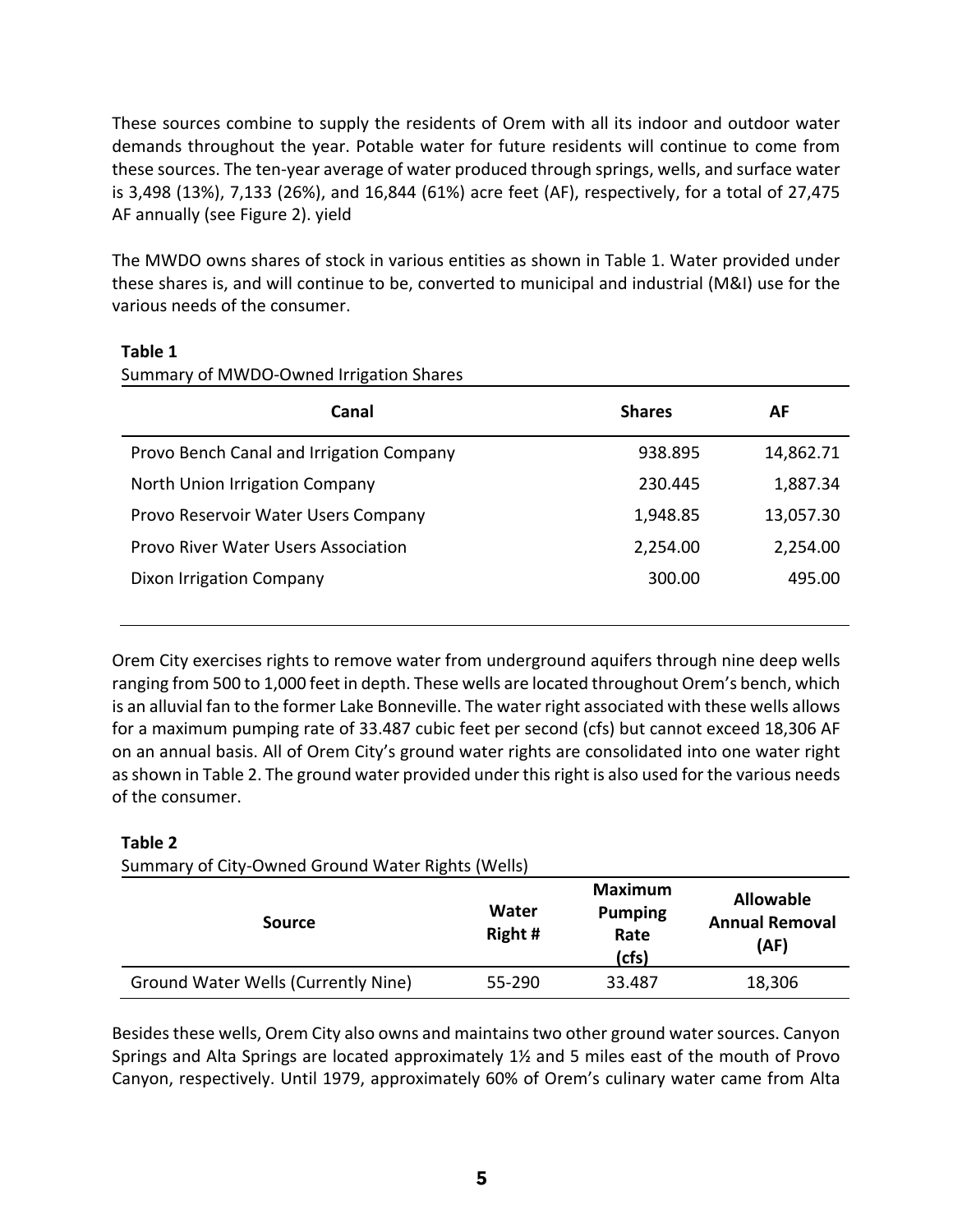Springs. This spring has its peak flow in late July or early August and contributes to 75% of total spring production. Table 3 describes these springs in further detail.

| <b>Source</b>         | <b>Water</b><br>Right# | <b>Associated</b><br><b>Right</b><br>(cfs) | Lowest<br>Annual<br>Yield<br>(AF) | Average<br>Annual<br>Yield<br>(AF) | <b>Highest</b><br><b>Annual</b><br>Yield<br>(AF) |
|-----------------------|------------------------|--------------------------------------------|-----------------------------------|------------------------------------|--------------------------------------------------|
| Alta Springs          | 55-4160                | 13                                         | 1,915                             | 2,950                              | 4,365                                            |
| <b>Canyon Springs</b> | 55-3767<br>55-79       | 2.2                                        | 254                               | 571                                | 764                                              |

# **Table 3** Summary of City‐Owned Ground Water Rights (Springs) 2007‐2016\*

\*Construction occurred in 2015 on Canyon Springs and Alta Springs.

In addition to these resources, MWDO has contracted with the Central Utah Water Conservancy District (CUWCD) for 7,520 AF of Central Utah Project (CUP) water. The contract with CUWCD requires MWDO to pay for the water whether or not it is put to beneficial use. MWDO reached its peak annual contract amount of 7,520 AF in 2017 and will continue to have access to this through 2047 when the agreement expires.

|                                                                                                                  | Year 2008 2009 2010 2011 2012 2013 2014 2015 2016 2017+ |  |  |  |  |  |
|------------------------------------------------------------------------------------------------------------------|---------------------------------------------------------|--|--|--|--|--|
| Acre-<br>Feet           3,020     3,520     4,020    4,520    5,020    5,520    6,020    6,520    7,020    7,520 |                                                         |  |  |  |  |  |

## **Historic and Future Water Needs**



Figure 3 depicts the daily per capita water use per state in the United States (source: USGS, Estimated Use of Water in the United States in 1995). Orem has historically presented water use data from source meters and only began differentiating usage into residential, commercial, industrial, and institutional categories in 2017. Since 1960, and considering all

water from source meters, Orem's water consumption has been steadily declining from 359 in 1960 to 254 gallons per capita per day (gpcpd) in 2016. 2016 data includes the Vineyard service area population shown in Figure 4. Over the past ten years, Orem's use has averaged 261 gpcpd. In future plans and reports, the data will be presented in these four categories.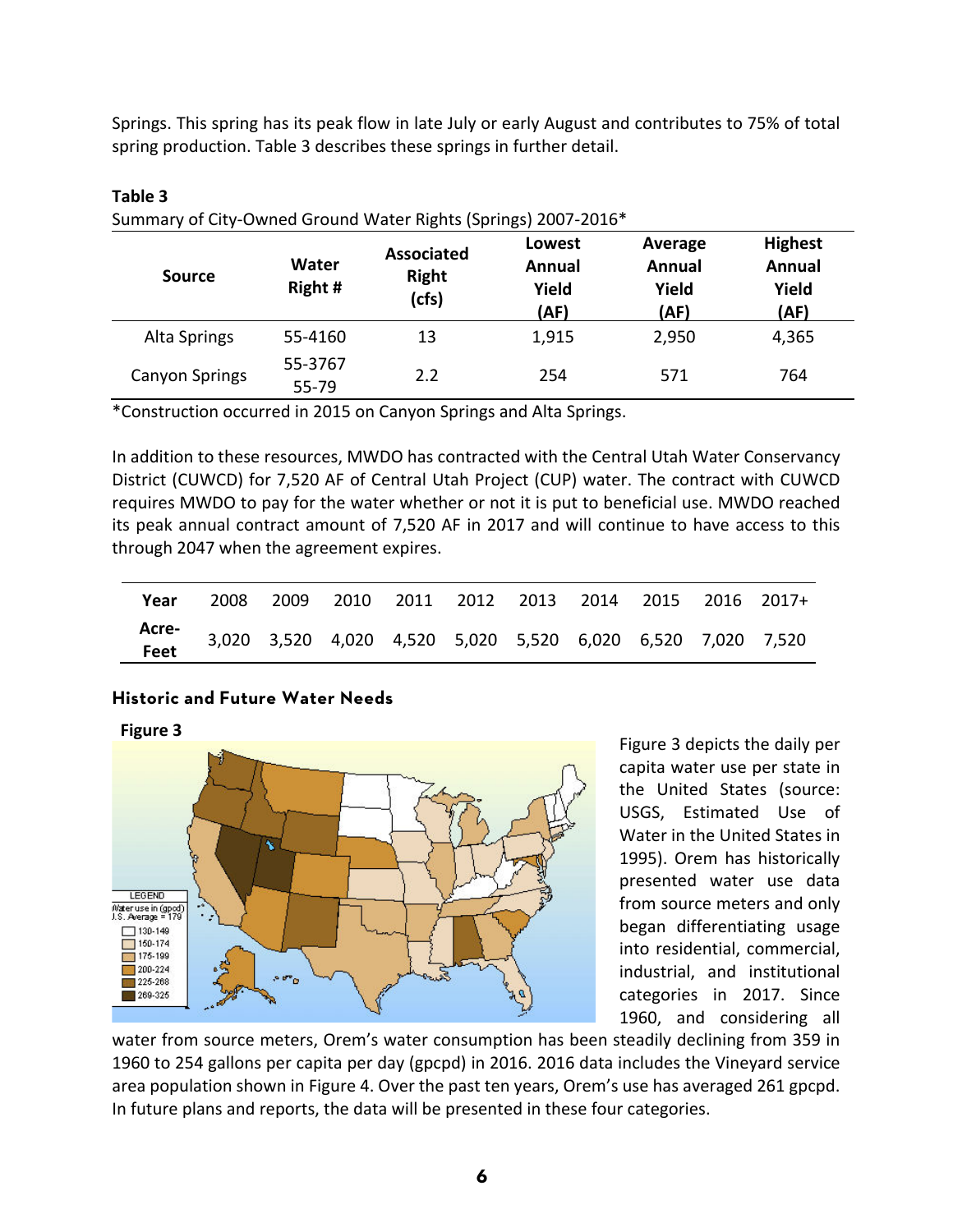# **Figure 4**



Figure 4 indicates Orem's service area which includes all services found within the Orem City boundary as well as the Town of Vineyard south of Orem's 400 North.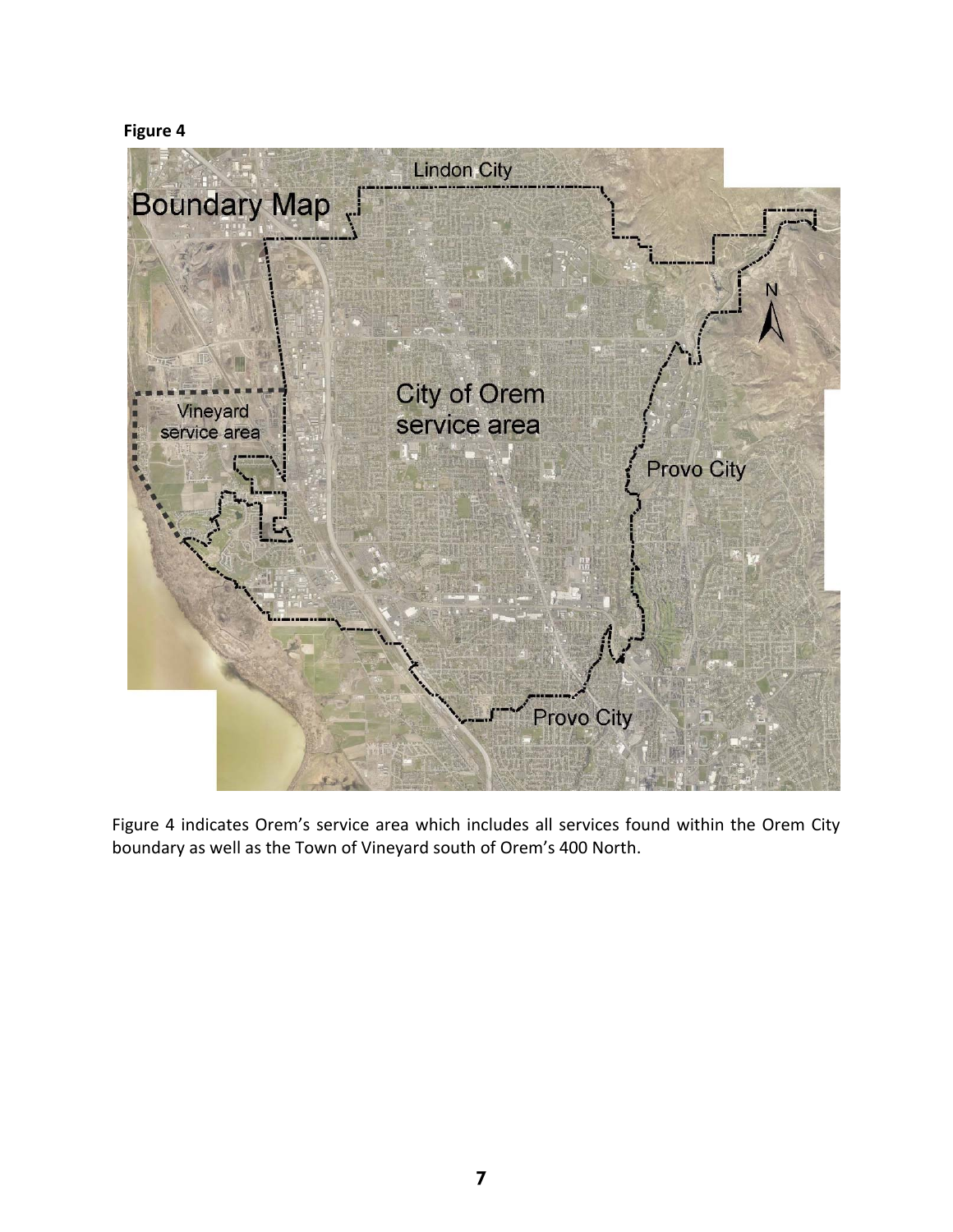



Figure 5 graphically represents Orem's water consumption over the past ten years.

**Figure 6**



Figure 6 graphically represents Orem's water consumption from 1960 through 2016 with a trend line added.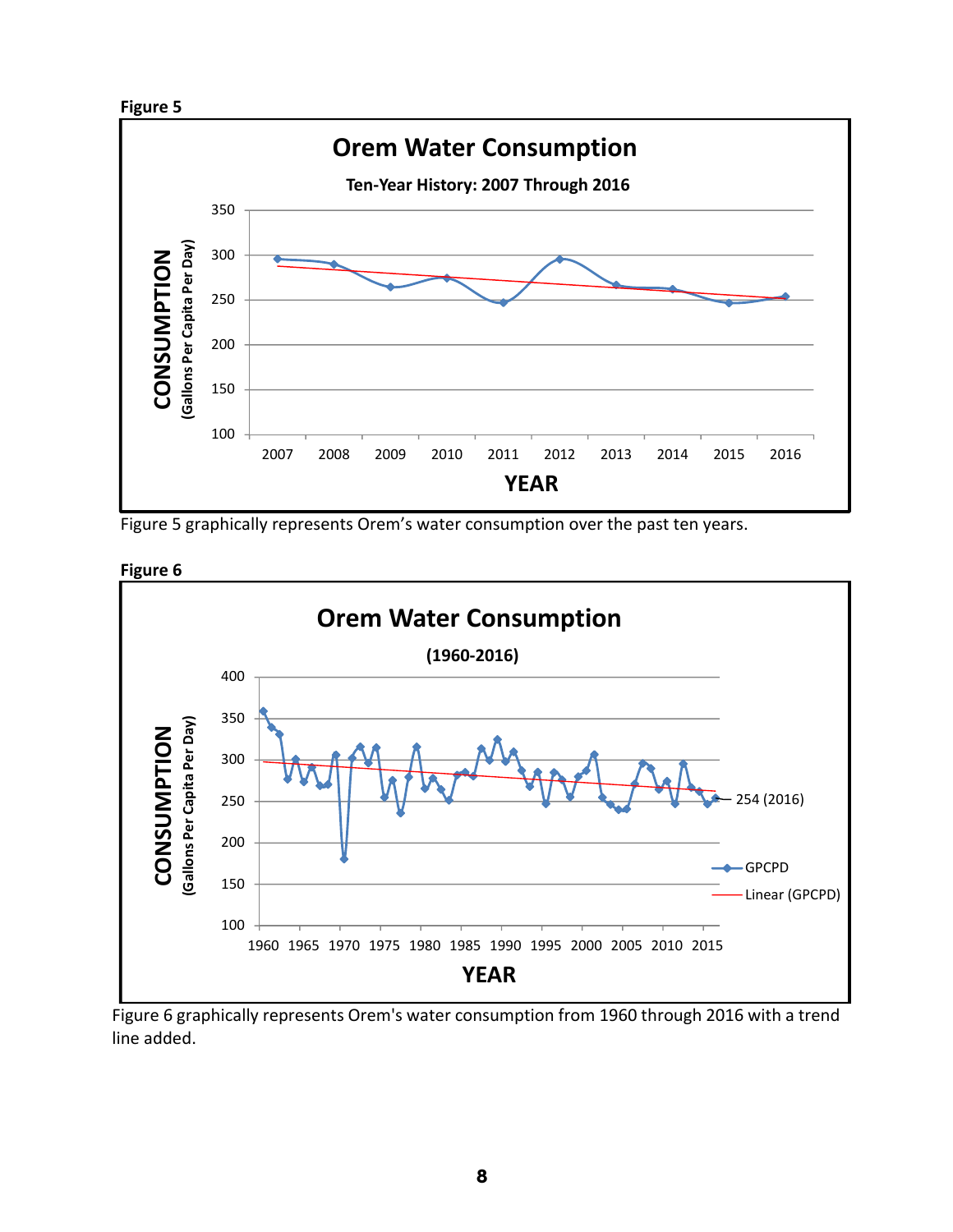During the 80s and 90s, the City of Orem experienced a growth rate of 2.0 ‐ 2.5%. From 2000 to 2010, the growth rate was 0.5%. Since 2010, the growth rate was 1.5 ‐ 2.0%. As growth occurs, demands on City resources increase. For example, traffic congestion increases and must therefore be mitigated. More storm wateris generated and must be aggressively managed. Space that is more open is created for parks and recreation. Likewise, the overall demand on the City's water resources also increases. By 2060, the Orem service boundary, which includes a portion of the Town of Vineyard, is expected to grow to a near build‐out population of approximately 145,000 residents (see Figure 7).



**Figure 7**

Although Orem City is a mature city, many opportunities for change are on the horizon. In fact, new legislation passed over the past few years now allows for higher densities, which, in turn, requires more efficient urban design with respect to utilities, traffic, open space, etc. Even though the growth has caused changes in the way the land is developed, the average per capita water demand over the same footprint may decrease with these developments.

Other areas that may increase overall water demands include the Town of Vineyard, which lies directly west of Orem and east of Utah Lake and unincorporated Utah County, which issouth and west of Orem. Although outside of Orem's municipal boundary, the Town of Vineyard requested the City of Orem and MWDO to supply up to 3,500 AF of water annually, thus the increased population trend. In June 2011, a formal agreement between these three entities was officially executed. As of November 2017, 2,285 units have been reported to Orem. Because Vineyard's current population has been relatively small, their population was not included in the per capita calculations for previous plans. However, the 2017 Water Conservation Plan includes a Vineyard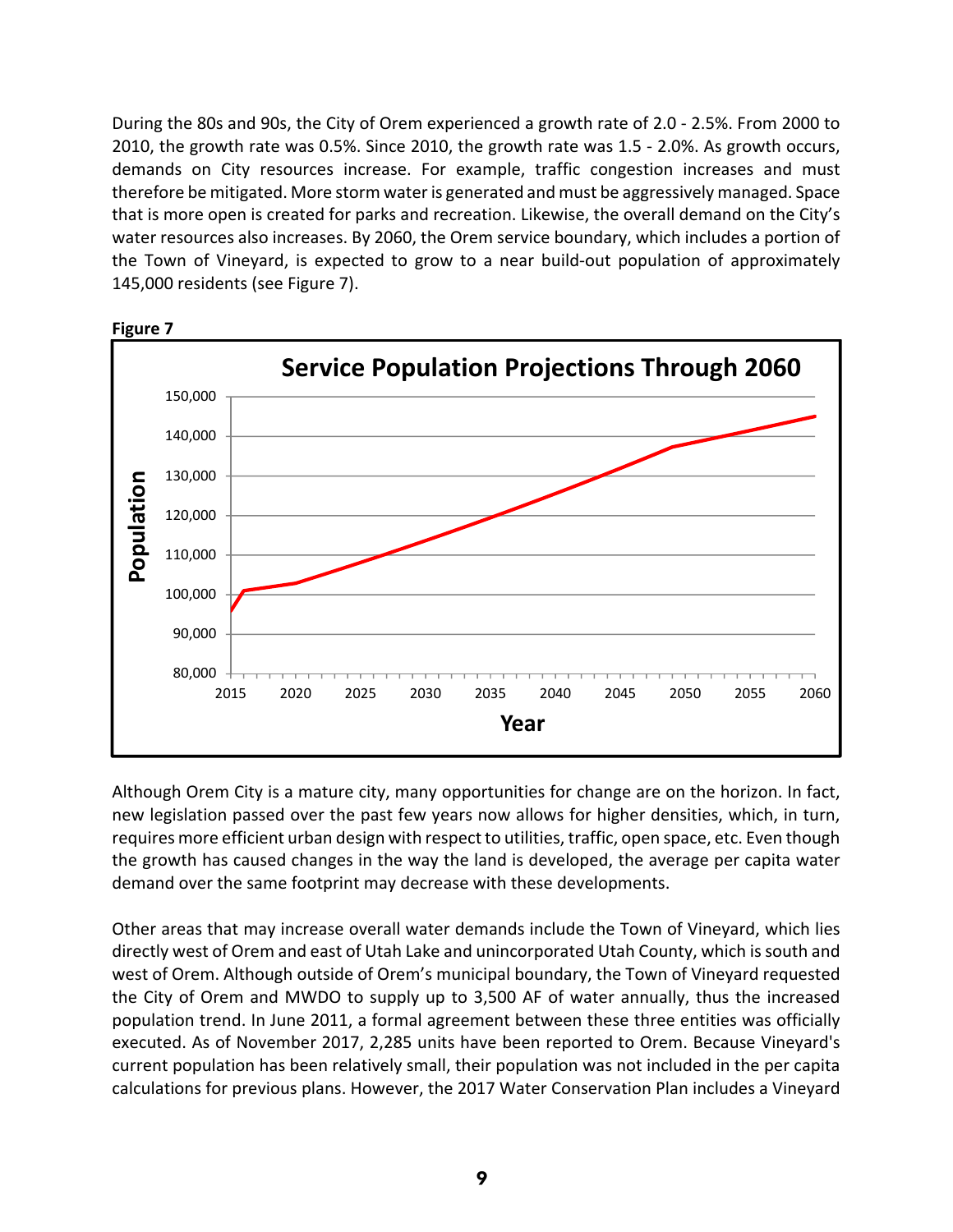population of 3,508 served by Orem. Additionally, in 2015, Orem annexed approximately 245 acres(0.382 square miles) in the southwest part of Orem. Currently, no new units are completed, but several are under construction.

According to the 2016 Water Master Plan, by 2060, the supply requirement is expected to reach 48,000 AF if no conservation efforts are observed. With conservation efforts, the supply requirement is expected to reach 38,000 AF as shown in Figure 8.



#### **Figure 8**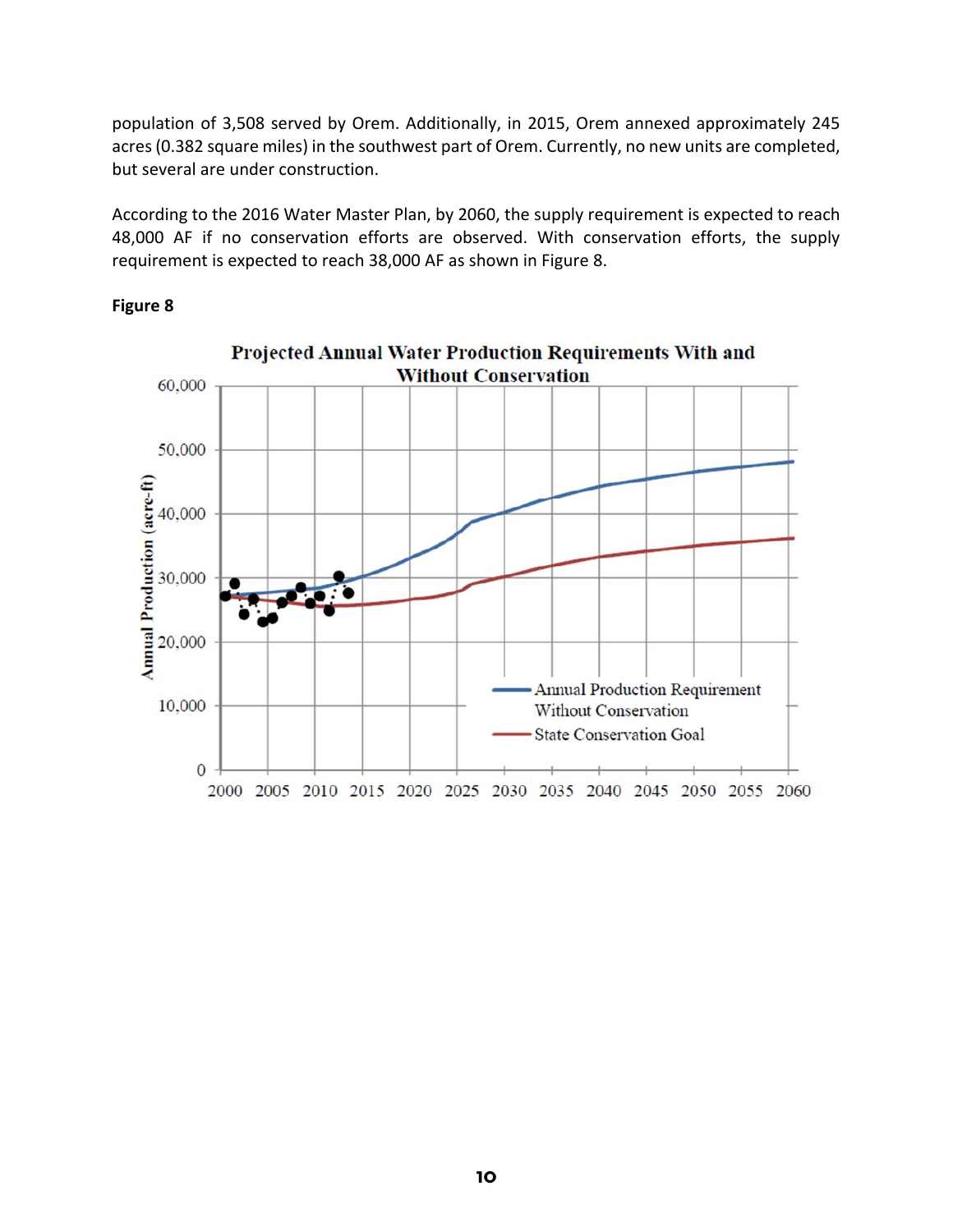**THE FOLLOWING TWO SECTIONS ARE INCLUDED AS THEY APPEARED IN THE 2012 WATER CONSERVATION PLAN. UPDATES FOLLOW EACH SECTION.**

# **WATER CHALLENGES AND CONSERVATION GOALS**

## **Water Challenges Identified**

The following list identifiesfour water challenges currently facing Orem: pricing, education, water meters, and water loss. Overcoming these challenges will not only increase water conservation but will also reduce peak demands and the need for expensive water system upgrades. The potential to establish a new generation of wise water users exists, which will lead to a long‐lasting positive conservation effort. Each challenge represents an opportunity for the City to reduce water consumption and use this renewable resource efficiently, more wisely, and without waste.

1. Pricing. The current water pricing structure, while adequate to cover expenses in the water enterprise account, lacks incentives and sufficient information for residents and businesses to use water more efficiently. Additionally, funds are currently insufficient to include additional Education, Water Meter Replacement, and Water Loss Elimination. Water conservation‐oriented pricing structures should be implemented to extend and conserve water supply, promote equity, supply funds for conservation efforts, and meet minimum flow levels.

**2017 UPDATE:** In 2016, the City completed a comprehensive Water Master Plan with a 10‐year CIP and Financial Plan. The Financial Plan included conservation pricing with a four‐tier system where customers pay more according to the increased block of volume utilized. The pricing will fund conservation projects including leaky pipe replacement, meter replacement, and educational materials.

2. Education. Residents, young and old, need more information and understanding of landscaping water requirements and efficient water-use habits and practices. Very few residents know how much water is required to maintain a healthy landscape and how to use water efficiently inside the home.

**2017 UPDATE:** Since 1990 and continuing through the present, the City of Orem has partnered with Alpine School District schools in Orem to provide elementary and junior high school students an educational experience about their water system and conservation practices.

3. Water Meters. Most of Orem's water meters are more than fifteen years old and should be replaced. As the meters age, they deteriorate, and the level of accuracy diminishes.

**2017 UPDATE:** The City now has a budgeted plan to replace all meters five years and older with Automated Metering Infrastructure (AMI) technology in the next five years.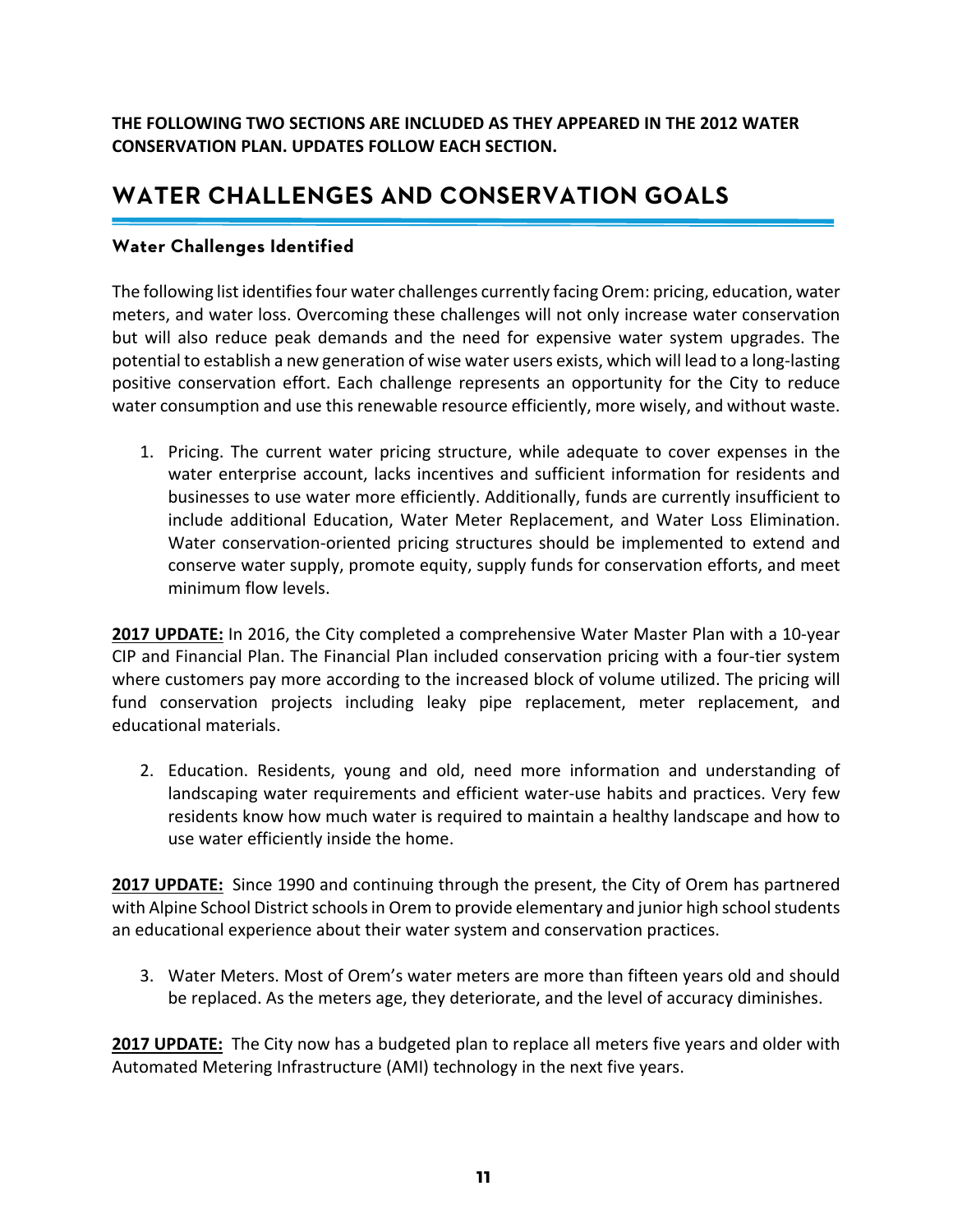4. Water Loss. There are many reasons why water produced in each day, month, or year does not match the actual water metered. Perhaps a service area is being flushed through hydrants, the meters are inaccurate, illegal connections exist, pipes are leaking, a fire was extinguished, water used for construction work was not reported, data collection methods are not accurate, billing errors exist, etc. To understand the extent of real water losses, a professional study must be performed to develop and implement loss reduction strategies.

**2017 UPDATE:** In 2016, the City partnered with the AWWA Intermountain Section and State of Utah and hired a professional consultant to perform a detailed water loss study. The study was very comprehensive and eye opening as the City combed through the various portions of the system to determine where the non-revenue water was lost.

5. Increased Operating Expenses. The cost for goods has dramatically increased over the past 10 years. Metals, plastics, fuels, chemicals, power, transportation, and labor costs increase each year. The water fund has seen some increases in revenues but not at the same rates. Because operating expense and capital project expenses have increased, remaining funds for programs and the quantity of capital projects have decreased.

**2017 UPDATE:** Expenses continue to increase however, with the 2016 Water Master Plan and Financial Plan, the City will be able to fund water capital improvement projects in addition to increased operational expenses.

# **Water Conservation Goals**

In pursuit of solutions to the challenges identified, the following goals have been identified:

**GOAL #1**

**Reduce the City's 10‐year per capita water use rate by at least 5% percent in five years and 15% in ten years.** The 10‐year water use rate is currently 268 gallons per capita per day. Reduce this rate to 254 gpcpd by 2017 and 227 gpcpd by 2022.

**2017 UPDATE:** The City's 2016 rate was 254, right on the desired rate. Additionally, the 10‐year average decreased somewhat from 268 to 261. The 2012 rate was 296 gpcpd which affected the average significantly. This will remain a goal for the next 5 years.

**GOAL #2**

**Develop an effective conservation‐oriented water pricing structure within one year.** The water pricing system should encourage customers to reduce use without creating a revenue shortfall. This will extend the water supply, promote equity, maintain the minimum flow levels, and fund conservation efforts.

**2017 UPDATE:** This goal was met with the 2016 Water Master Plan and Financial Plan. The approved Financial Plan recommends increased pricing for seven years to reach a replacement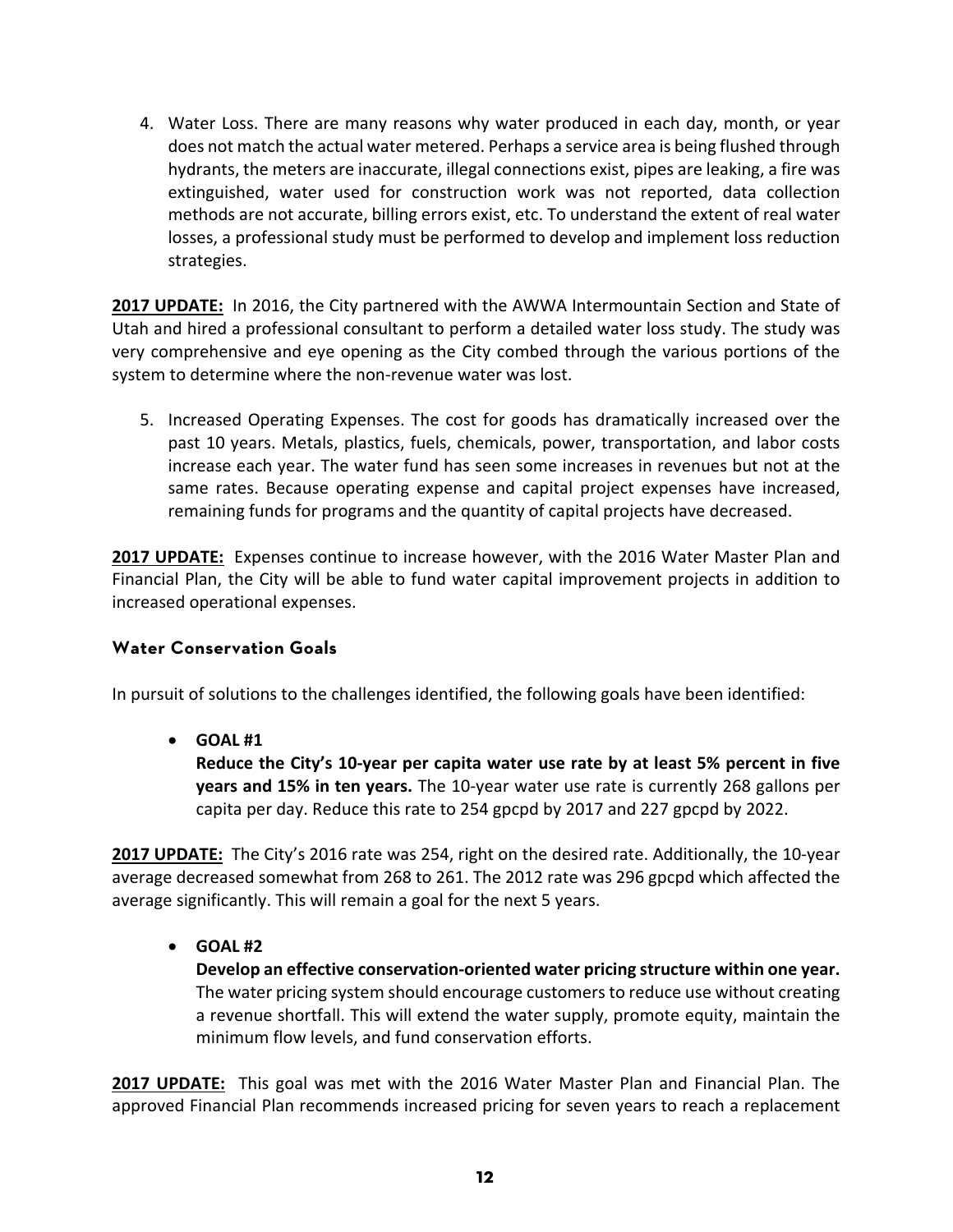schedule appropriate for the utility size. This goal will remain and is modified to read: **Goal #2 Follow the 2016 Water Master Plan and Financial Plan published rates.**

**GOAL #3**

**Replace all old meters with new meters within five years.** Any meter older than 15 years of age should be replaced as soon as possible. The new meters should incorporate radio‐read technology. Not only will the meters be more accurate, but the amount of manhours required to read the meters will dramatically reduce and revenues will increase.

**2017 UPDATE:** This goal will continue to be in place. This goal should be met in the next five years. A plan is in place to fund and replace aging meters.

**GOAL #4**

**Perform a professional water loss study within two years.** To understand the extent of real water losses, a professional study must be performed. Recommendations for reducing the losses should be implemented as quickly as possible to minimize waste and revenue losses.

**2017 UPDATE:** This goal, although not completed within two years, was met through the collaborative efforts mentioned above. The new goal reads**: Goal #4 Perform a water loss study every other year.**

**GOAL #5**

**Develop and implement an effective water reuse plan.** The completion of the water reuse plan is a priority. The plan includes the implementation of a new tertiary treatment system at the Orem Water Reclamation Facility and water delivery system. The plan should initially target the connection to the Links at Sleepy Ridge, Lake Side Sports Park, unincorporated Utah County areas, portions of the Town of Vineyard, and potential local industrial users.

**2017 UPDATE**: The 2016 Water Master Plan evaluated the water reuse as a future project. The initial phases will be implemented in 2018 and funding is in place. Lakeside Sports Park and the Links at Sleepy Ridge will be part of the first phase. The goal is to execute the existing plan.

**GOAL #6**

**Increase the education to the public regarding water conservation.** Educate all ages of the public regarding wise water use. Improved irrigation practices and water efficient landscapes can enhance the beauty of the City while minimizing waste. Develop ways to educate through the utility billing process, visiting schools, and teaming with CUWCD, the Utah Division of Drinking Water (DDW), and other key players. Investigate implementing changes to the Orem City Code that will promote water conservation in all zones.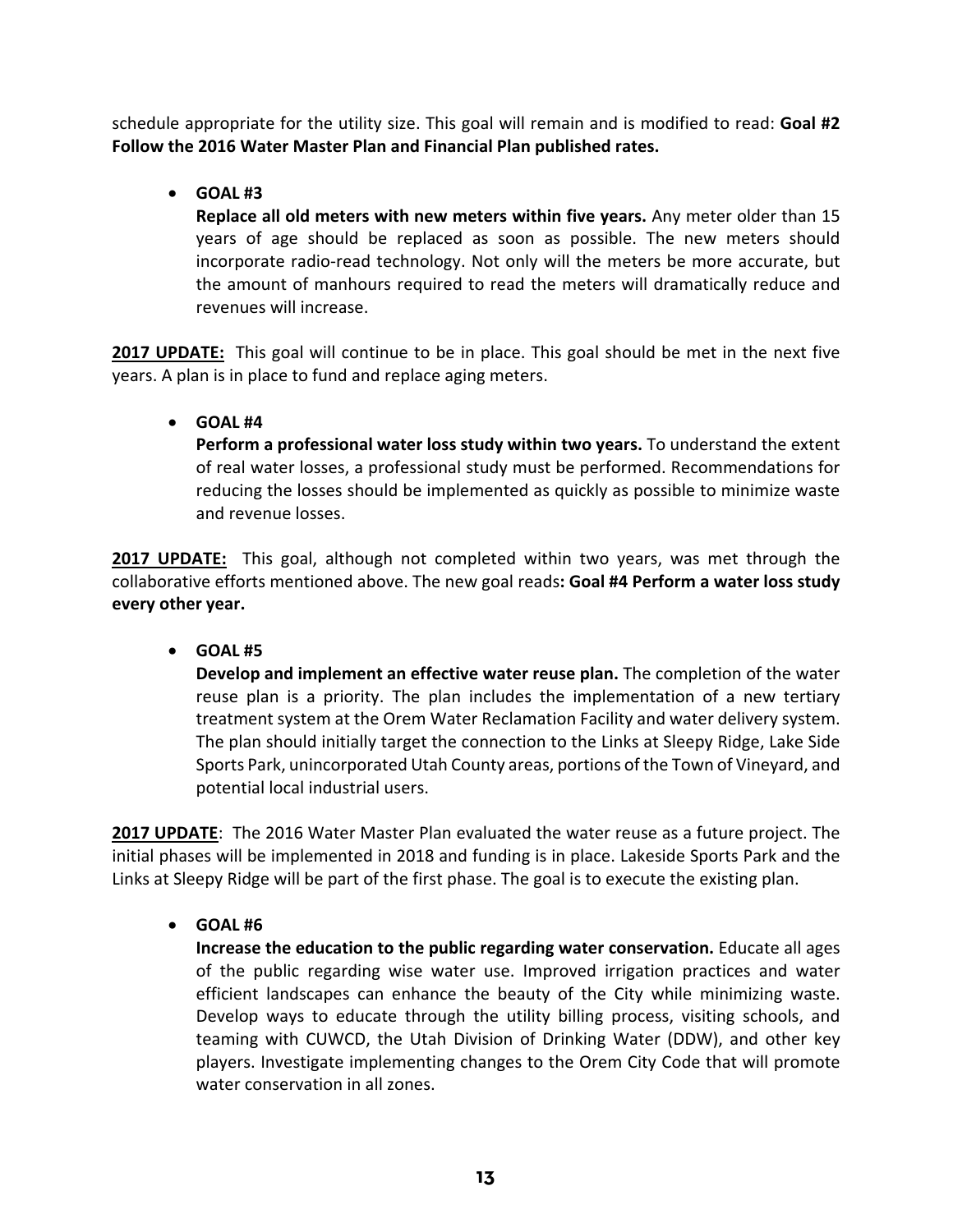**2017 UPDATE:** The efforts by City staff reaching out to residents increased dramatically. With the education efforts at the elementary schools, mailers, and social media, the City reaches out and provides conservation reminders, videos, and printed material with updates regarding utility rates, lawn watering, indoor water use, environmental stewardship, conservation rebates, and general wise water use techniques. With the water meter replacement plan and increasing water rates, the City will have more opportunities to educate residents. This goal will remain in place.

# **CURRENT CONSERVATION PRACTICES**

To overcome the water challengesidentified and take advantage of the associated opportunities, specific water conservation measures must be identified and evaluated. Orem City has already implemented several water conservation measures. These, along with additional measures, will improve Orem's water conservation efforts and help overcome these challenges. Orem City's current water conservation program is directed at managing water shortages, replacing old water meters, detecting leaks, replacing old water mains and service lines, increasing irrigation efficiency of parks and open spaces, and educating the public.

# **Water Shortage Management Plan**

Orem City has a Water Shortage Management Plan that may be initiated at the recommendation of the Water Management Team. This team isresponsible to manage the water supply resources of the City and to report significant reductions in water supply to City management and the City Council. This plan contains water conservation measures that may be implemented during water supply emergencies, such as:

- A prolonged drought that is evidenced by significant decreasesin ground water levels, decreased spring flows, etc.,
- Loss of one or both of the Orem City's mountain springs,
- Loss of one or more primary wells, or
- Loss of the Don A. Christiansen Regional Water Treatment Plant.

Rationing will become necessary when demands upon the system exceed the supply of available water. As the City moves from normal operations to full rationing efforts, the following phases will be evaluated and implemented when necessary:

## Phase 1

Request select large users to modify their water use to reduce demand in the water distribution system. These large users include parks, golf courses, churches, schools, etc.

Phase 2

Although the City continually promotes wise water use for all residents, all water users will be strongly encouraged to follow wise water use practices. Some examples of wise water use include sweeping driveways rather than washing with water hose, outside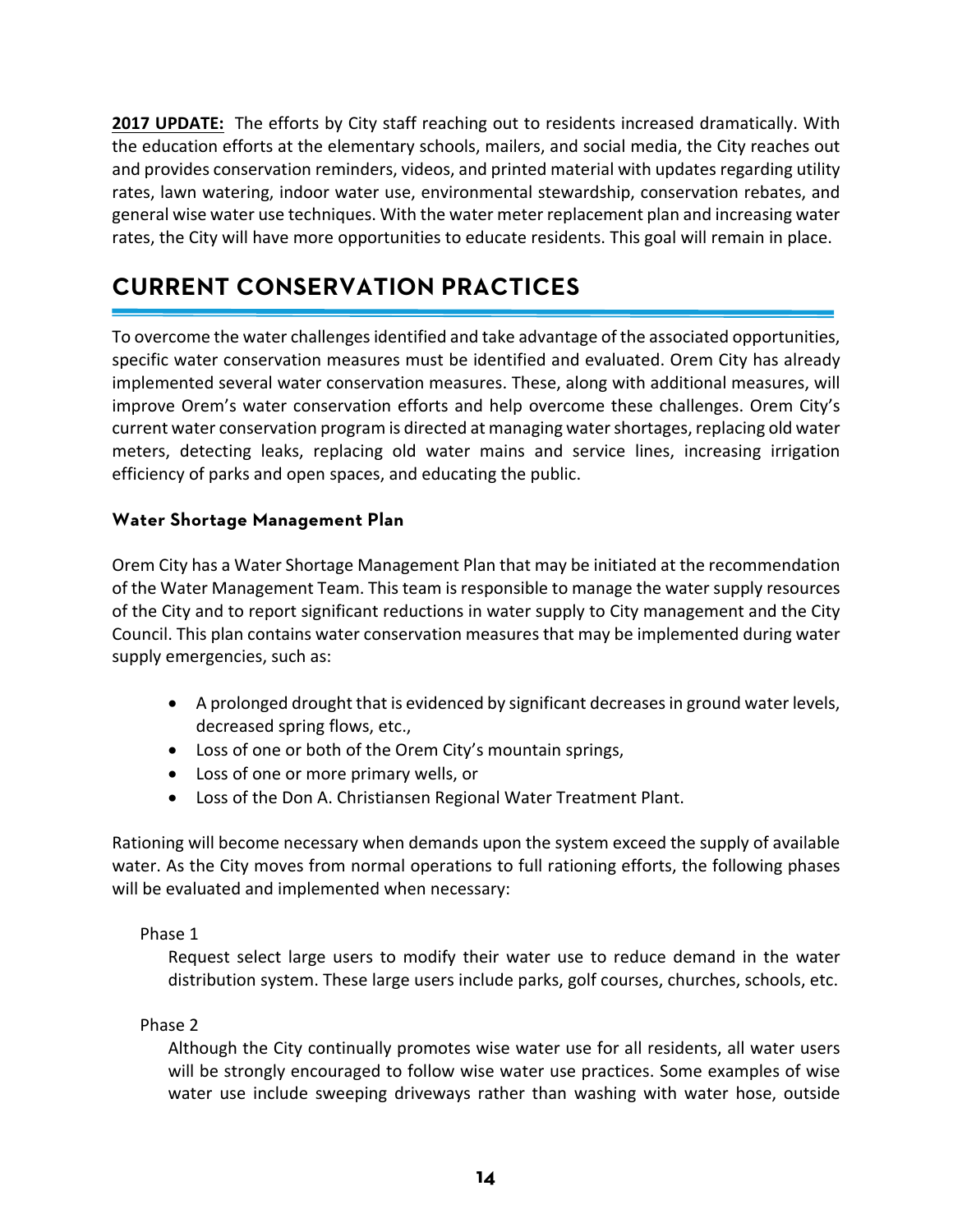irrigation during non‐daylight hours, storing drinking water in the refrigerator, repairing water leaks, etc.

Phase 3

Request odd‐even watering days, based upon street address.

Phase 4

Request voluntary reduction of water usage.

Phase 5

Mandate a reduction of water usage.

Phase 6

Mandate a reduction of water usage with enforcement.

The Orem City Manager, or appointed designee, will implement this Water Shortage Management Plan. The City will continue public education on a periodic basis through the duration of the rationing effort. Public education efforts may consist of public announcements using radio, television, newspaper, flyers, the Orem City web site (www.orem.org), various forms of social media, etc.

The above phases are not intended to limit or restrict the ability of the City to meet the demands of the customer. Rather, it provides a guideline from which management decisions can be made. The City reserves the right to select the appropriate rationing phase based upon the specific circumstances regarding the anticipated duration of rationing, existing supply reserves, and the availability of alternate water sources.

# **Meter Replacement Program**

Over time, all meters become less accurate in recording actual flows, which ultimately leads to lost revenue. Orem currently has a meter testing program to improve the efficiency of its meters that provide water to large users. Six‐inch and larger meters are tested and calibrated annually. Three‐ and four‐inch meters are tested and calibrated every three years. The City has testing equipment and certified testers to implement this program. Small meters in the system are replaced as needed. The plan is in place to replace all meters five years and older.

# **Leak Detection Program**

The leak detection is based on audio and visual indications of a leak in a specific area of the system. The City has contracted with a service to assist with leak detection. The efforts are successful, and several leaking lines have been identified and replaced because of this increased effort.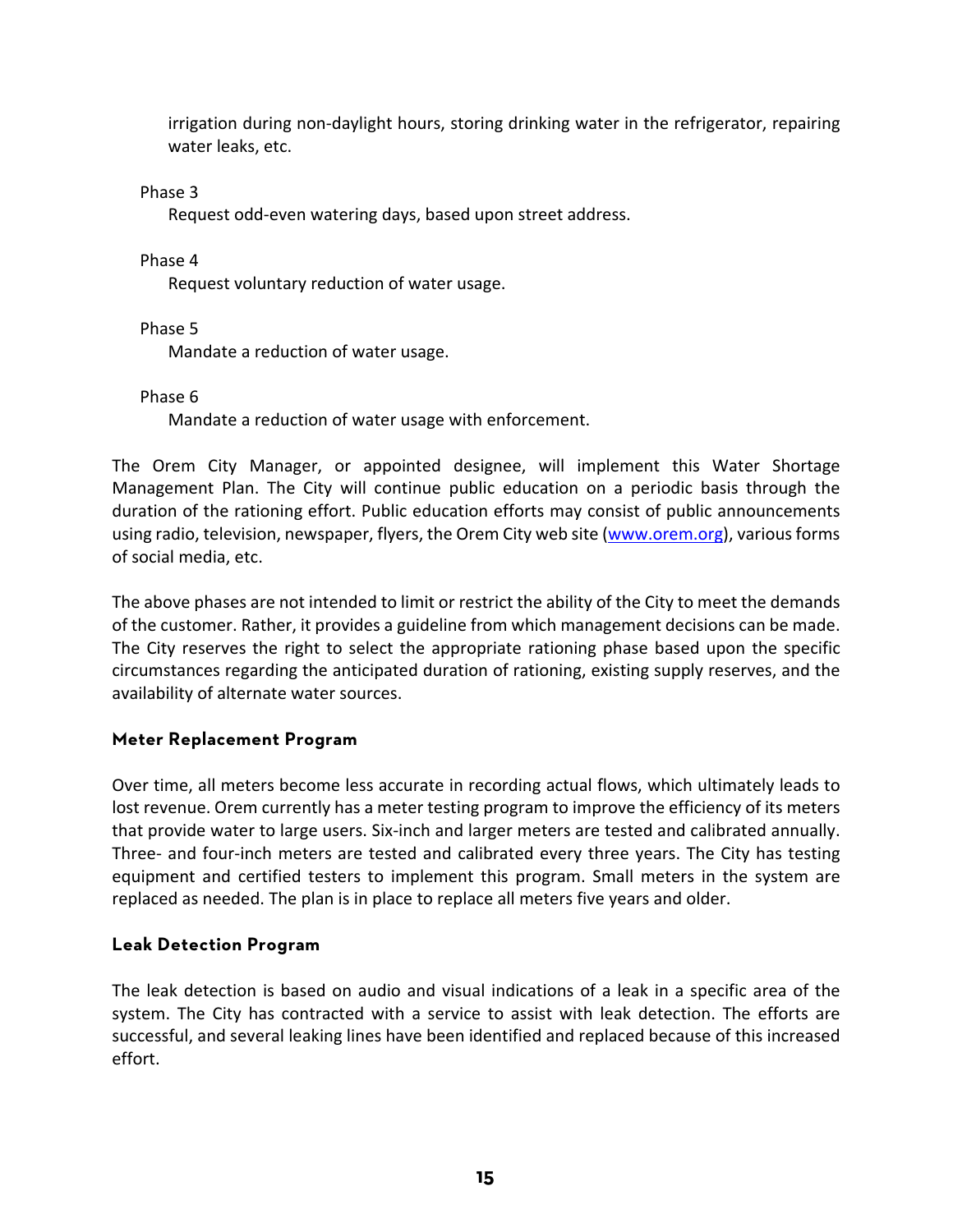# **Water Main and Galvanized Service Line Replacement Program**

As water mains and service lines age, they fatigue, corrode, develop leaks, and eventually fail and must be replaced. Water mains in corrosive soils and undersized lines must be replaced more frequently due to pipe coating deterioration and scouring resulting from higher velocities.

Moreover, the Water Section and the Streets Section work closely together planning for water main replacement projects, galvanized service line replacement projects, and street resurfacing projects. By coordinating together closely, personnel work to prevent undue excavating of newly surfaced roads and improving the integrity and efficiency of the water system. As the City continues the capital improvements program, water is recaptured.

## **Improve Irrigation Efficiency at Parks and Open Spaces**

The City of Orem Parks Section has a program to improve the efficiency of irrigating. Elements of this program include:

- Replacing old inefficient heads with new efficient ones;
- Replacing old leaking galvanized systems with new PVC;
	- o Funding to replace the sprinkler systems at the Orem City Cemetery, City Center Park, and Scera Park has been secured.
- Connecting as many of the sprinkler systems as possible to the City's multi‐site irrigation central control system (intelligent sprinkler timers interconnected to weather data and operated remotely);
- Redesigning park systems to water more efficiently; and
- Performing water audits on every park.

Additionally, drip irrigation systems managed with smart irrigation sprinkler controllers have been designed into the landscaping plans for the Provo Orem TRIP (Transportation Improvement Project). This road, transit, bicycle and pedestrian improvement project is being constructed along University Parkway to meet growing transportation needs in Orem and Provo.

## **Public Education**

Historically, the City has been very active in its efforts to promote water conservation through education. Beginning in 1990 and continuing for many years, the City developed a water education program that targeted elementary and junior high school students. A model was constructed that represents how residents of Orem obtain water from the mountains and receive it at individual homes. The four‐foot by eight‐foot model depicts the Deer Creek Reservoir, Provo River, Uintah Mountains, water treatment facilities, and a pipe network in City streets to homes with running water. The City continues to use the model which is still an effective tool today. Along with the presentation, the City offers small foam trinkets of the earth with the slogan "Use Water Wisely" printed on the surface.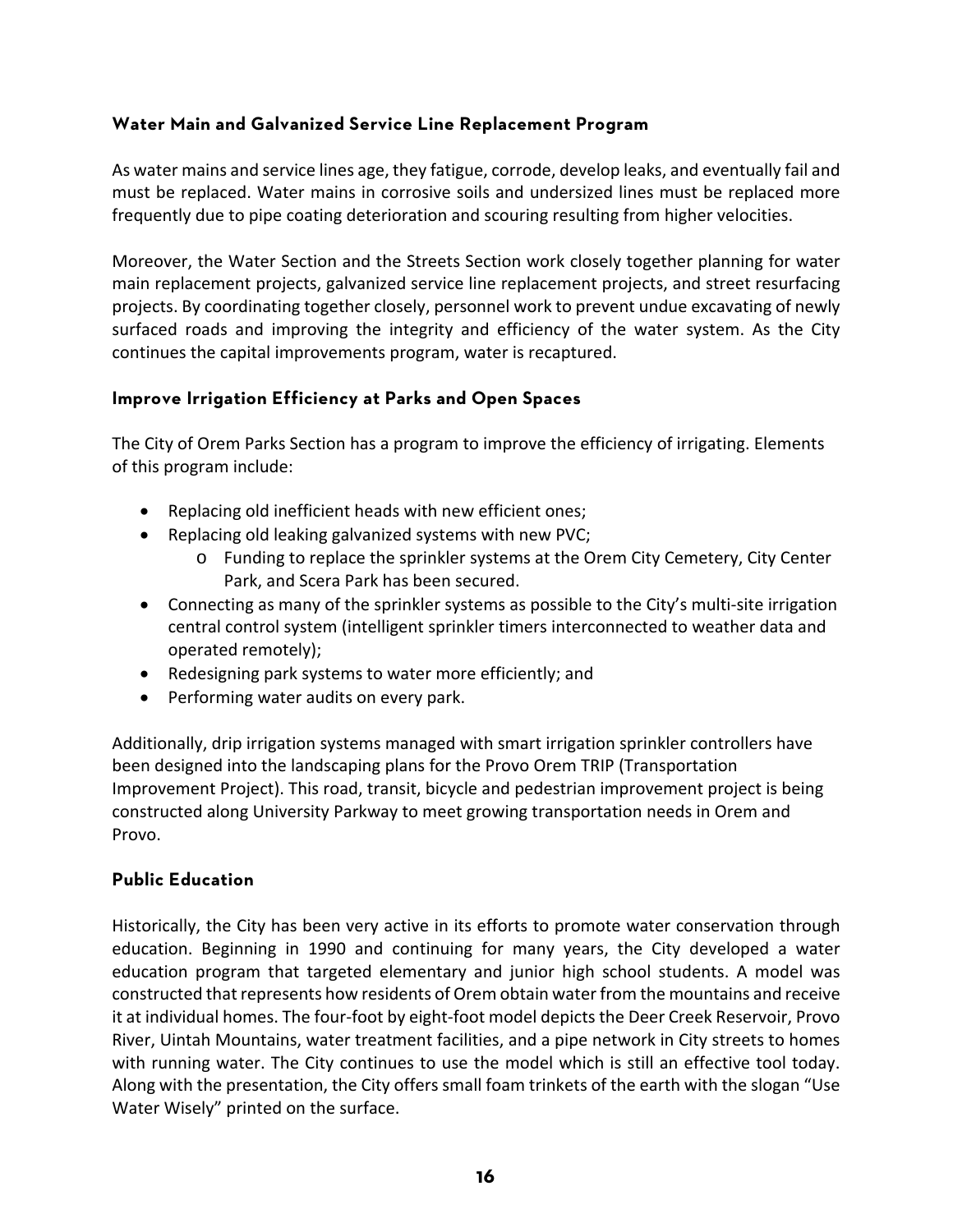# **CURRENT WATER RATES**

In the 2016 Utah Legislative Session, a new law was passed that requires retail water providers, such as the City of Orem, to create pricing that promotes water conservation. The title of Senate Bill 28 is "Water System Conservation Pricing" and the language reads that retail water providers are required "*to establish an increasing rate structure for culinary water*." As customers use more water, the cost per gallon of the water increases. In May of 2016, the Orem City Council, as required by state law, approved a plan to implement a tiered rate structure for the Orem Water Utility. To help ease into the new billing practice, the City Council adopted the tiered rates to begin November 1, 2016, after the hot and dry summer months. The new pricing structure includes four tiers with increasing unit costs. The following is an explanation of the creation of the tiered rates.

The purposes of the tiered rate structure are (1) to comply with Senate Bill 28, (2) meet the financial needs of the water utility operations, maintenance, and replacement, and (3) encourage wise water use through increasing block tiers. There are two components to Orem's water bill: the base rate and the consumption rate. As meter size increases, base rates increase following the American Water Works Association (AWWA) multiplier guidelines. Orem has four "blocks" of consumption pricing with the same unit price for all meter sizes. The "allowance" or block volumes are different for each meter size.

Not all water utilities bill the same way. Some (or most) water utilities create tier block volumes and all users, regardless of meter size or number of units, fall under the same tier plan. As one could imagine, the larger meters and multi‐unit accounts were in the 2nd, 3rd, and 4th tiers almost immediately. Orem studied many different methods to determine what would be best for its utility. Orem does not utilize secondary irrigation (or untreated) water. All of Orem's water is treated culinary water.

By calculating the 90<sup>th</sup> percentile volume of all ¾" meter accounts in the winter months, Orem set the first block volume to include up to 11,000 gallons. This means that 90% of the ¾" meter accounts will not exceed the 11,000 gallons. In Orem, 78% of the 22,000 accounts are associated with ¾" meters.

To create the second block volume (11,001 - 34,000 gallons) for  $\frac{3}{4}$ " meter accounts, the 90<sup>th</sup> percentile of the shoulder months of May, June, and October was calculated. It was determined that 90% of the ¾" meter accounts will not exceed 34,000 gallons during these months.

The third block volume (34,001 - 65,000 gallons) used the 90<sup>th</sup> percentile of the peak months of July, August, and September. Likewise, it was determined that 90% of the ¾" meter accounts will not exceed 65,000 gallons during these months.

The fourth block volume ( $> 65,000$  gallons) is anything over the 90<sup>th</sup> percentile for the summer months for the ¾" meter accounts.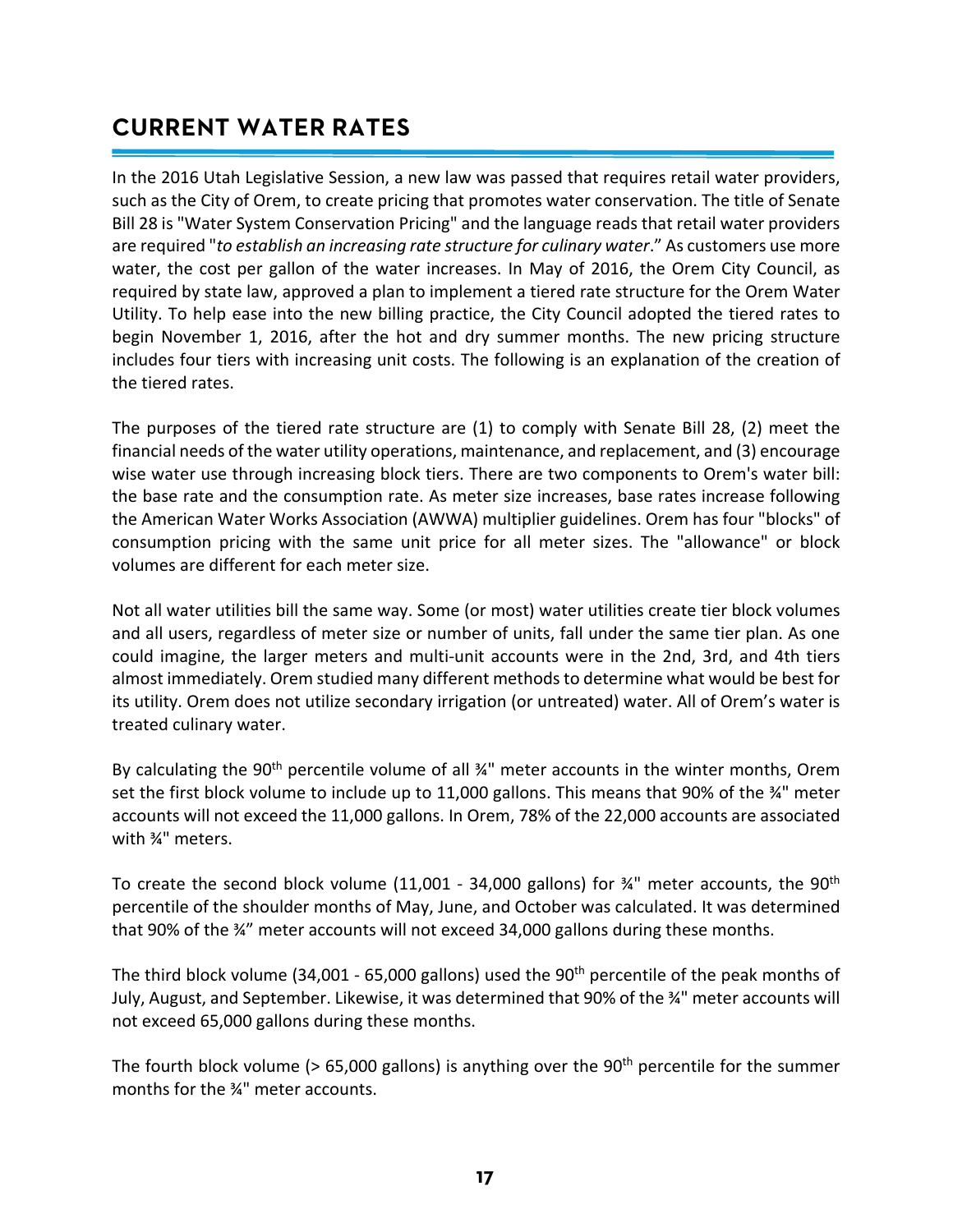In Table 5, the monthly base rates for each water meter size are shown. In Orem Fiscal Year 2018, the consumptive rate for Tier 1 is \$0.79, Tier 2 is \$0.99, Tier 3 is \$1.18, and Tier 4 is \$1.58 per 1,000 gallons. The flow allotments for each meter size are shown in Table 6.

| Table 5          |                 |    |                |                    |      |    |    |                                                                                      |     |
|------------------|-----------------|----|----------------|--------------------|------|----|----|--------------------------------------------------------------------------------------|-----|
| 2017 Water Rates |                 |    |                |                    |      |    |    |                                                                                      |     |
| Meter            |                 |    |                |                    |      |    |    |                                                                                      |     |
| <b>Size</b>      | $\frac{3}{4}$ " | 1" | $1\frac{1}{2}$ | $2^{\prime\prime}$ | יי 2 | Δ" | 6" | ייפ                                                                                  | 10" |
| Monthly          |                 |    |                |                    |      |    |    |                                                                                      |     |
| Fee              |                 |    |                |                    |      |    |    | \$17.16 \$39.22 \$110.42 \$181.64 \$276.59 \$466.48 \$1,178.58 \$1,574.21 \$2,361.32 |     |

**Table 6 Monthly Flow Allotment**

| <b>Meter Size</b> | Tier 1 | Tier 2 | Tier <sub>3</sub> | Tier 4  |
|-------------------|--------|--------|-------------------|---------|
| $\frac{3}{4}$ "   | 11     | 34     | 65                | > 65    |
| 1                 | 18     | 57     | 109               | >109    |
| $1\frac{1}{2}$    | 37     | 113    | 216               | > 216   |
| 2 <sup>n</sup>    | 59     | 181    | 346               | > 346   |
| 3''               | 110    | 340    | 650               | >650    |
| 4"                | 220    | 680    | 1,300             | > 1,300 |
| 6"                | 458    | 1,417  | 2,709             | > 2,709 |
| 8''               | 587    | 1,813  | 3,466             | > 3,466 |
| 10''              | 1,063  | 3,287  | 6,284             | > 6,284 |

# **CONSERVATION MEASURES**

To effectively meet Orem City's future water needs and overcome the water challenges identified, continued commitment to water conservation measures will be required. The programs and plans are in place and now, execution and follow‐through are important. These measures address Water Conservation‐Oriented Rates, Meter Replacement, Water Loss Investigation, Water Reuse Implementation, Public Education, Plumbing Fixture Replacement, Improving Efficiency of Irrigating Parks and Open Spaces, and Water Conservation Ordinances.

## **Water Conservation-Oriented Rates**

The City adopted the four‐tier water rate structure and will need to stay committed to the recommendations in the Water Master Plan. The consumption rates will continue to gradually increase until FY2023 and from there will follow inflationary adjustments. The tiered rates will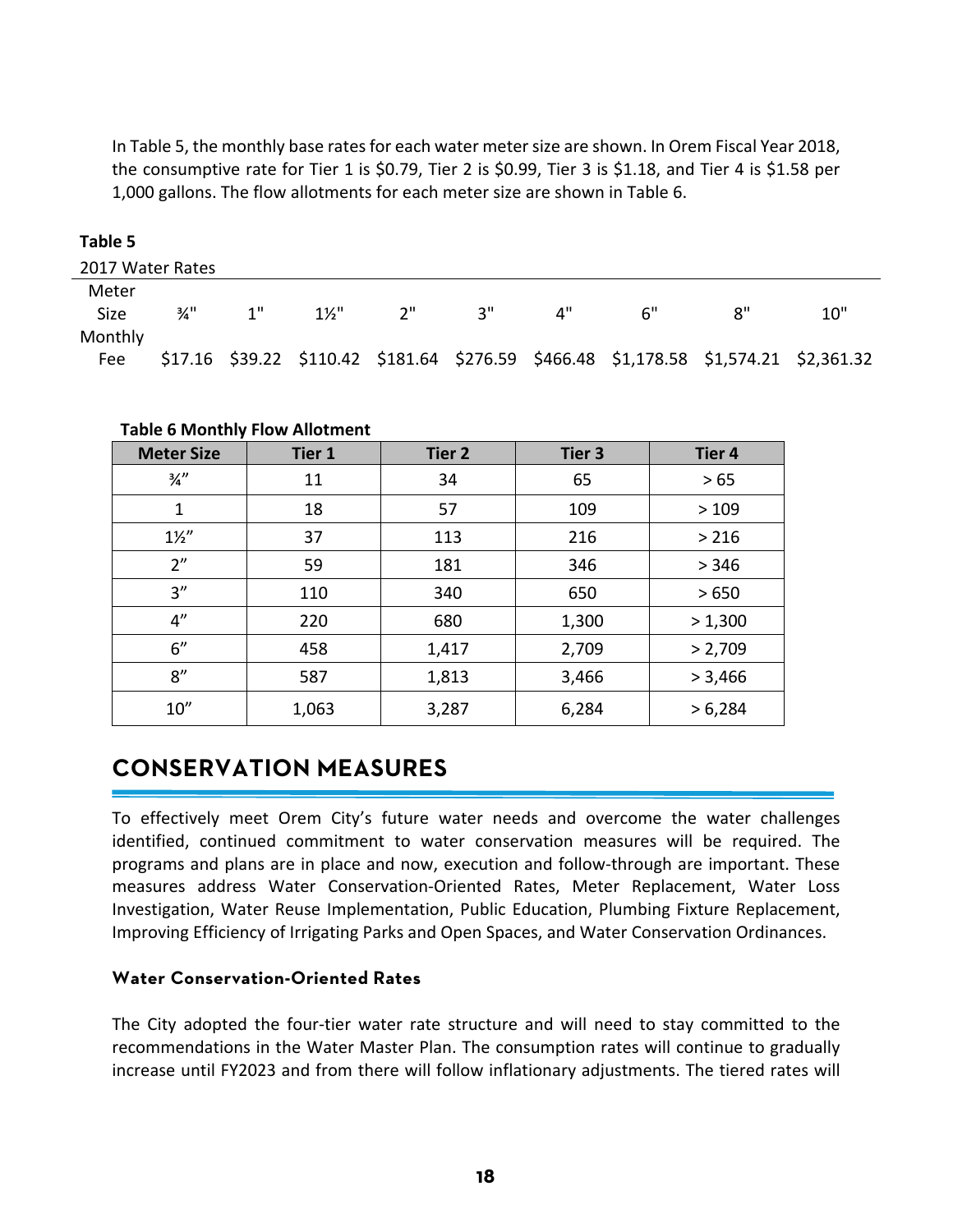accomplish two objectives: (1) encourage individual conservation and (2) fund water conservation infrastructure improvements.

# **Meter Replacement**

Over time, all meters become less accurate in recording actual flows. This leads to lost revenue to the City and inaccurate data. As part of the Master Plan and evaluation process the City, on two separate occasions, tested meters according to AWWA standards. The results indicated an immediate need to replace meters because some meters read high and some read low. Not only will the City's water revenue increase, but the sewer revenues will also increase since they are tied directly to water consumption during the winter months.

In addition to accurate reads, the City will implement Automated Metering Infrastructure (AMI) technology. AMI will give customers daily information about their individual water use, alert for potential leaks, and can remind customers of tier levels and water conservation tips.

# **Water Loss Investigation**

The Water Management Team performed an AWWA water loss audit in 2017 and will continue to perform audits, evaluate the results, and act on the findings.

## **Water Reuse Implementation**

In July of 2003, the Utah State Engineer approved 9,634 AF of Orem'ssewer effluent for diversion for water reuse purposes. Components of a reuse water system, which will provide lower quality water to the Links at Sleepy Ridge and the Lakeside Sports Park, have been installed from the Orem Water Reclamation Facility to those sites. Funding is currently in place to design and install infrastructure to begin reusing water.

## **Public Education**

Educating residents and businesses to use water more efficiently will enhance the likelihood that water use goals will be met. Although the benefits and costs of a strong education program are difficult to enumerate, the Water Management Team is committed to increase education to the public well into the future. The following information on efficient outdoor and indoor water use will continue to be made available to the residents of Orem through the Orem City Library, Orem City Web Site, and flyers disseminated with the water bill. Additionally, clever social media posts will continue to be part of the education process.

## Outdoor Water Use

 Water landscape only as much as required by the type of landscape, and the specific weather patterns of your area, including cutting back on watering times in the spring and fall.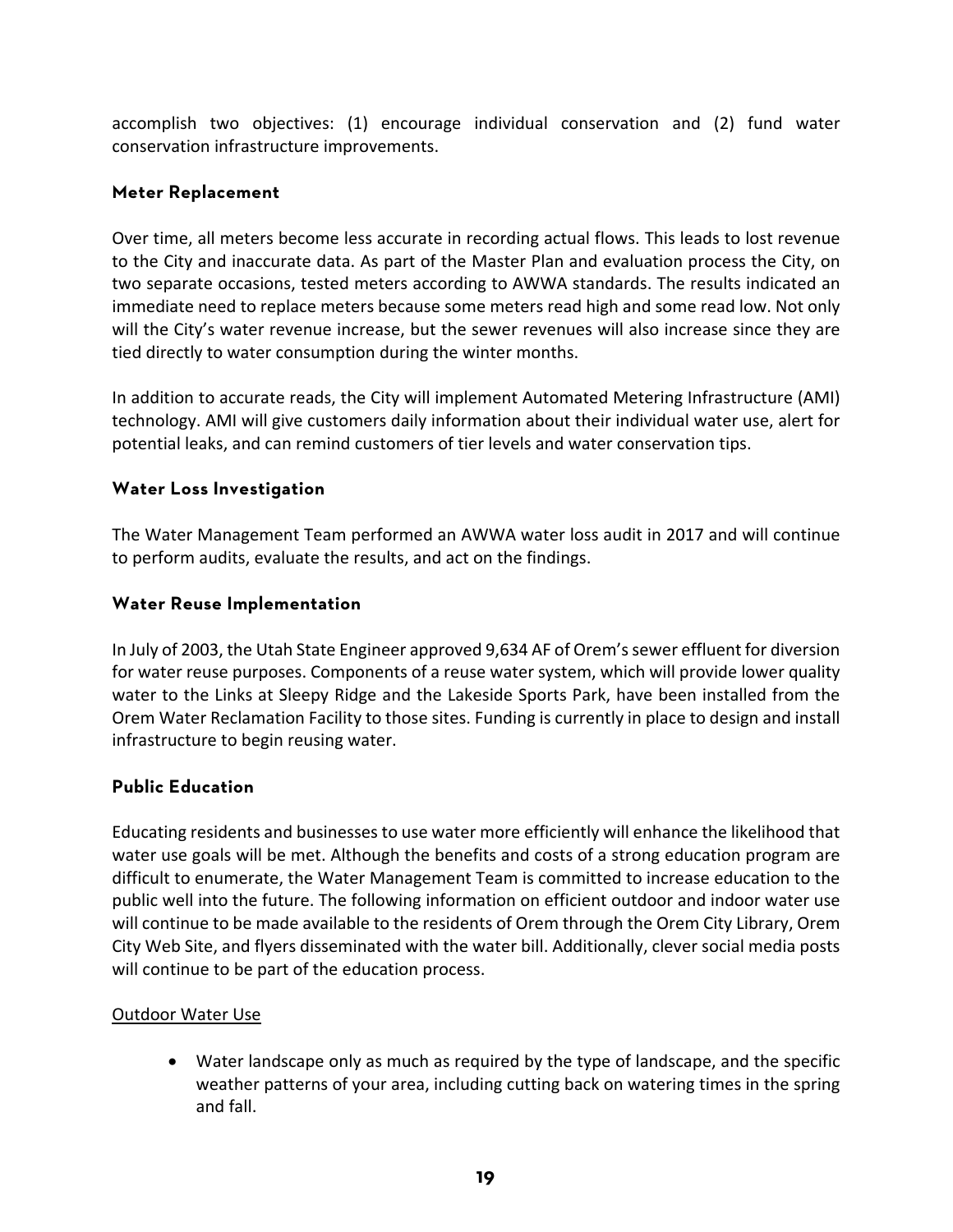- Do not water on hot, sunny, or windy days. You may end up doing more harm than good to your landscape, as well as wasting a significant amount of water.
- Sweep sidewalks and driveways instead of using the hose.
- Wash your car from a bucket of soapy (biodegradable) water and rinse while parked on or near the grass or landscape so that all the water running off goes to beneficial use instead of running down the gutter.
- Check for and repair leaks in all pipes, hoses, faucets, couplings, valves, etc. Verify there are no leaks by turning everything off and checking your water meter to see if it is still running. Some underground leaks may not be visible due to draining off into storm drains, ditches, or traveling outside your property.
- Use mulch around trees and shrubs, as well as in your garden to retain as much moisture as possible. Areas with drip systems will use much less water, particularly during hot, dry, and windy conditions.
- Keep your lawn well trimmed and all other landscaped areas free of weeds to reduce overall water needs of your yard.

#### Indoor Water Use

About two-thirds of the total water used in a household is used in the bathroom. Concentrate on reducing your bathroom use. Following are suggestions for this specific area:

- Do not use your toilet as a wastebasket. Put all tissues, wrappers, diapers, cigarette butts, etc. in the trashcan.
- Check the toilet for leaks. Is the water level too high? Put a few drops of food coloring in the tank. If the bowl water becomes colored without flushing, there is a leak.
- If you do not have a low volume flush toilet, put a plastic bottle full of sand in your toilet tank to reduce the amount of water used per flush. However, be careful not to over conserve to the point of having to flush twice to make the toilet work. Also, be sure the containers used do not interfere with the flushing mechanism.
- Take short showers with the water turned up only as much as necessary. Turn the shower off while soaping up or shampooing. Install low‐flow showerheads and other flow restriction devices.
- Do not let the water run while shaving or brushing your teeth. Fill the sink or a glass instead.
- When doing laundry, make sure you always wash a full load or adjust the water level appropriately if your machine will do that. Most machines use 40 gallons or more for each load, whether it is two socks or a week's worth of clothes. Some new, more efficient machines can reduce usage to 25 gallons per load.
- Repair any leak within the household. Even a minor slow drip can waste up to 15 to 20 gallons of water a day.
- Know where your main shutoff valve is and make sure that it works. Shutting the water off yourself when a pipe breaks or a leak occurs will not only save water, but also eliminate or minimize damage to your personal property.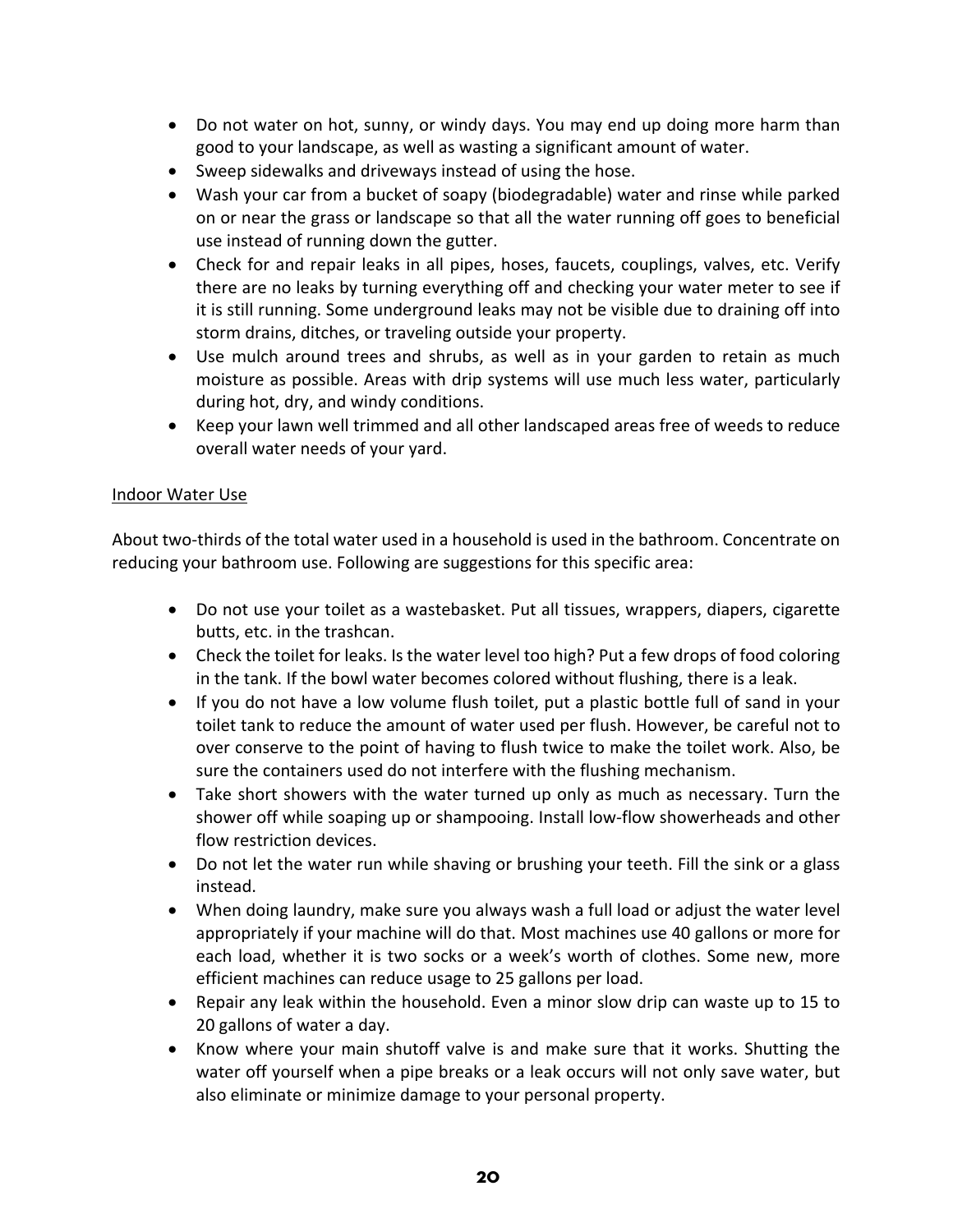- Keep a jar of water in the refrigerator for a cold drink instead of running water from the tap until it gets cold. You are putting several glasses of water down the drain for one cold drink.
- Plug the sink when rinsing vegetables, dishes, or anything else. Use only a sink full of water instead of continually running water down the drain.

# **Plumbing Fixture Replacement**

Many of the City's homes and businesses were built after 1992, when plumbing codes were revised to require low water‐use toilets and low‐flow showerheads in new construction. While it is difficult to calculate meaningful estimates of the benefits and costs of such programs on the water use rate, there is ample evidence that such programs are effective. The City of Orem will continue to support up to date plumbing codes and encourage the use of low‐flow plumbing fixtures.

# **Improving Irrigation Efficiency at Parks and Open Spaces**

Orem City presently has 263 mowed acres in cemetery, parks, and sports fields. Orem's Park Section has been installing the "Maxi Com" computerized watering system. Approximately 40% of the mowed acres utilize the smart irrigation controls. The current plan showsthat, on average, six systems per year will be updated to smart irrigation controls with the "Maxi Com" capabilities. This system monitors rainfall and controls the sprinkler systems in the parks to water according to rainfall.

## **Water Conservation Ordinance Adoption**

The City has adjusted the definition of "Landscaping" in its site plan requirements to include various types of ground plantings and gives green cover credit for the canopy of shrubs and trees and does not specifically require turf grass. Orem is presently creating a specific xeriscaping ordinance to be included in future code updates.